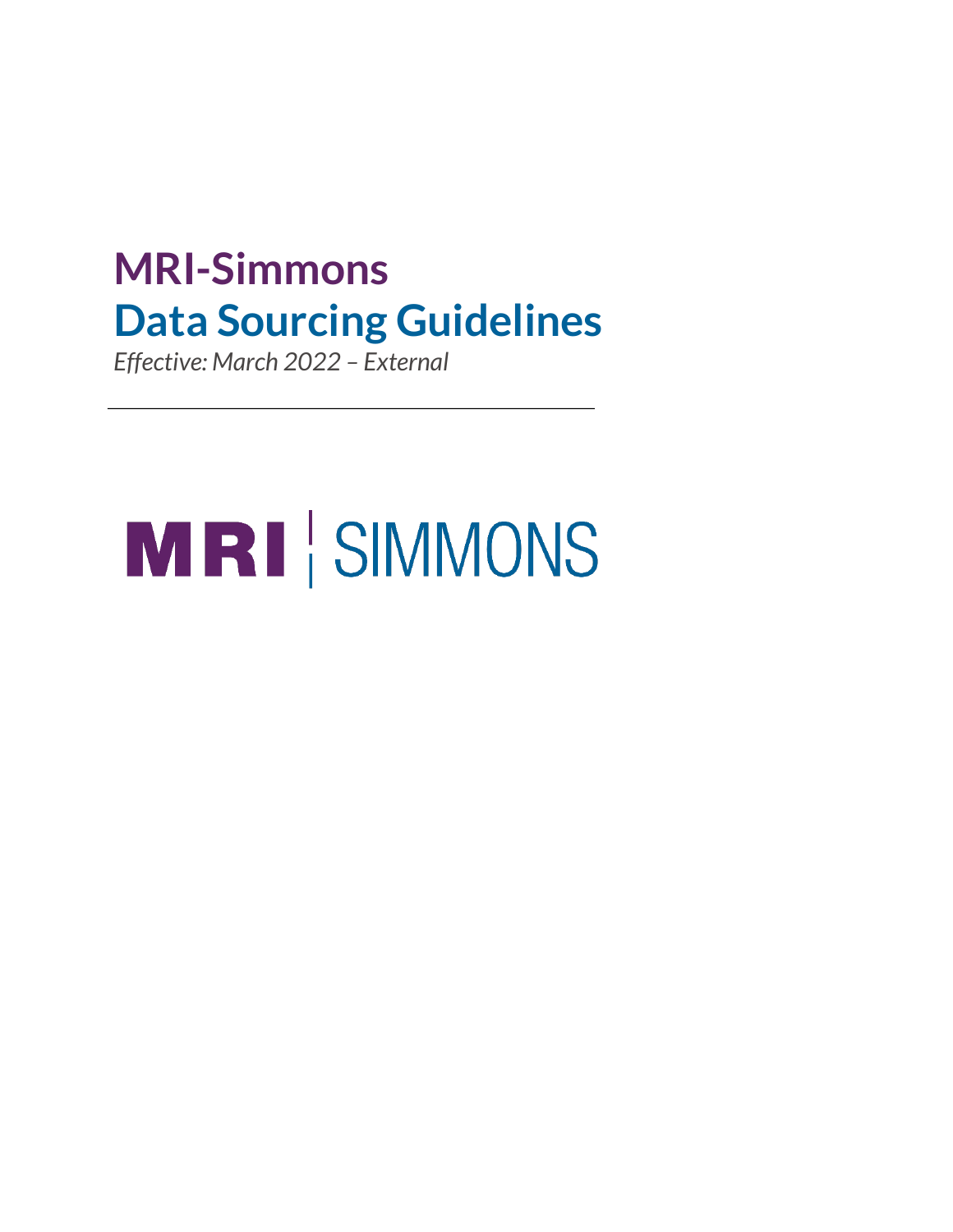# **MRI** SIMMONS

MRI-Simmons encourages clients and the media to use our data in news stories or for marketing, public relations and advertising purposes. All such uses of MRI-Simmons data should adhere to the following policies:

## **Applicable Uses**

MRI-Simmons data includes information from our applications and databases as well as reports, analysis or blog posts we publish. Clients and media may use MRI-Simmons data for marketing, public relations and advertising purposes, in the following manner:

#### **Consumer Trends**

Use of data to identify, quantify or qualify consumer trends, e.g.:

- *7% of Millennials expect to purchase a home in the next 12 months*
- *Striving Mom's make up 37% of all moms in the U.S.*
- *Chipotle Mexican Grill customers' are the most "liberal" in the U.S., meaning they have the highest index for describing themselves as liberal*
- *Smart device users are 54% male with an average household income of \$120,000*

#### **Market trends**

Use of data to identify, quantify or qualify a market trend, e.g.:

- *52% of U.S. adults (18+) exercised regularly in the past 12 months*
- *7.3% of U.S. households are cord-cutters*

#### **Market claims**

Use of data to describe, quantify or qualify a company's audience size or position in relation to other companies or within their industry, e.g.:

• *Among consumers who reported having eaten at a quick service restaurant, 25% had visited a Chick-Fil-A in the past 30 days, an increase of 44% over a 5-year period. In parallel, 12.4% reported visiting a Popeyes, representing a 26% increase over the same 5 year period.*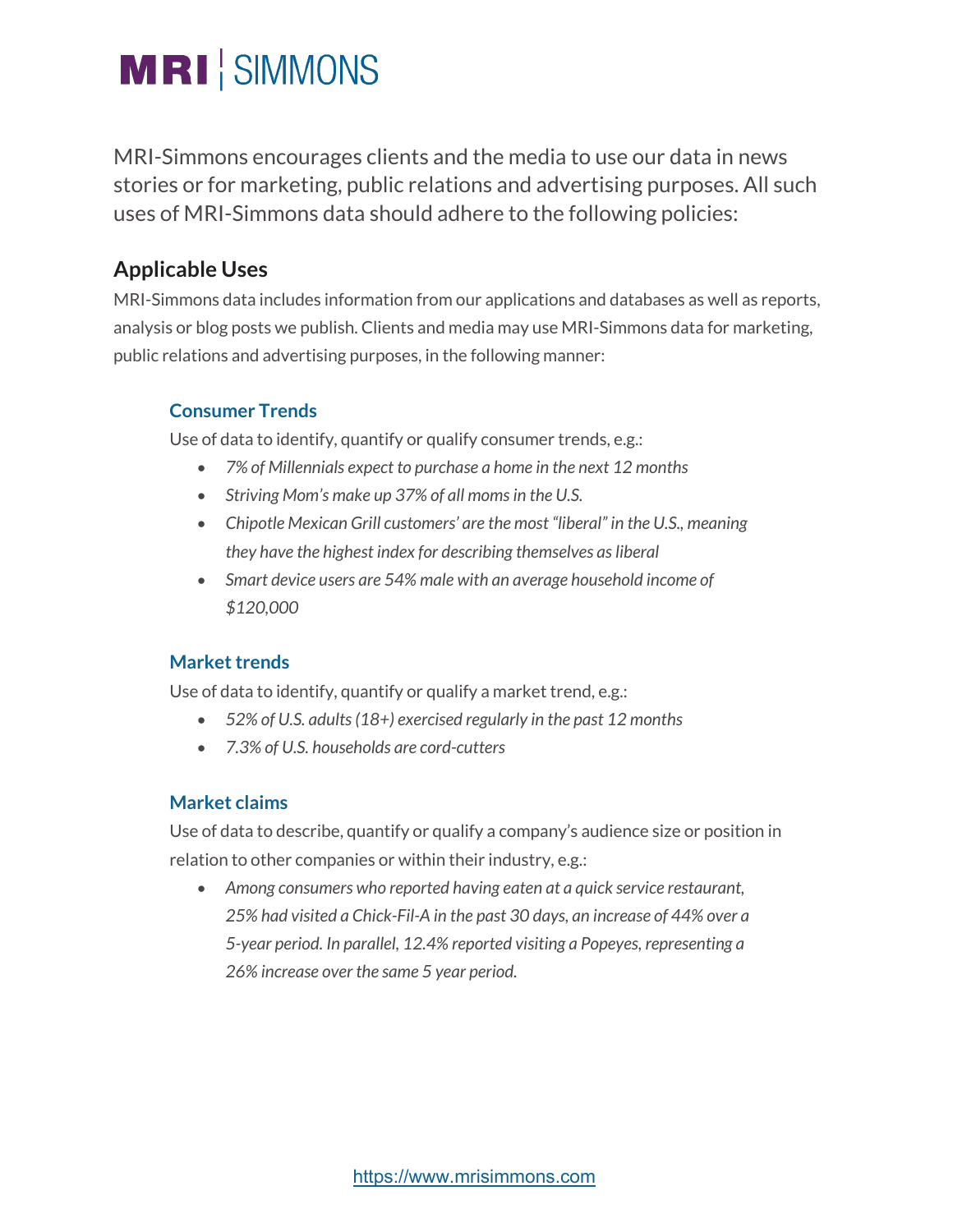

### **Minimum Sample Requirements**

MRI-Simmons' National Study is based on annual surveys of approximately 50,000 consumers, which are then projected to the U.S. adult population. Infrequently, users of MRI-Simmons' platforms (i.e., Insights, MEMRI, etc) will encounter low sample sizes for various targets, indicated by a single asterisk (\*). Low sample sizes can result in projections that may be unstable. Usage of data points indicated as having a low sample is not recommended, and will be reviewed and approved at MRI-Simmons' discretion.

## **Quotation**

MRI-Simmons employees may not be quoted making promotional comments, nor can they provide inferences from data. MRI-Simmons must maintain its standing as an objective, third party consumer measurement provider and cannot appear to endorse a party, or speculate on what specific data points could / could not mean for companies and/or brands.

# **Review and Approval Required**

Pursuant to all MRI-Simmons client contracts, data used in press releases, advertisements or public market claims must be approved by the MRI-Simmons marketing department in advance of publication. Requests should be emailed to press.ms@mrisimmons.com no less than 48 hours in advance of your approval deadline. All approvals for use of our data will be made at our discretion. To accelerate the approval process, it is recommended that requests include full details of how the data is being used, including creative statements, copy lines, etc.

## **Sourcing/Citation**

Data must be sourced to MRI-Simmons. This includes the use of data in press releases, research reports, internal and public presentations, blog posts, interviews with the media, by-line articles and advertisements. Data should be sourced as follows:

#### **Citing information for non-advertising purposes**

- The source is: "MRI-Simmons."
- Optionally, the source may include the name of a data product, such as "MRI-Simmons USA" or "MRI-Simmons Connect", but is not necessary. When data products are used in sourcing, the formatting guidelines are as follows:
	- o When sourcing from MRI-Simmons' national study (MRI-Simmons USA), the formatting guidelines are as follows:
		- § *Example*: Source: MRI-Simmons USA